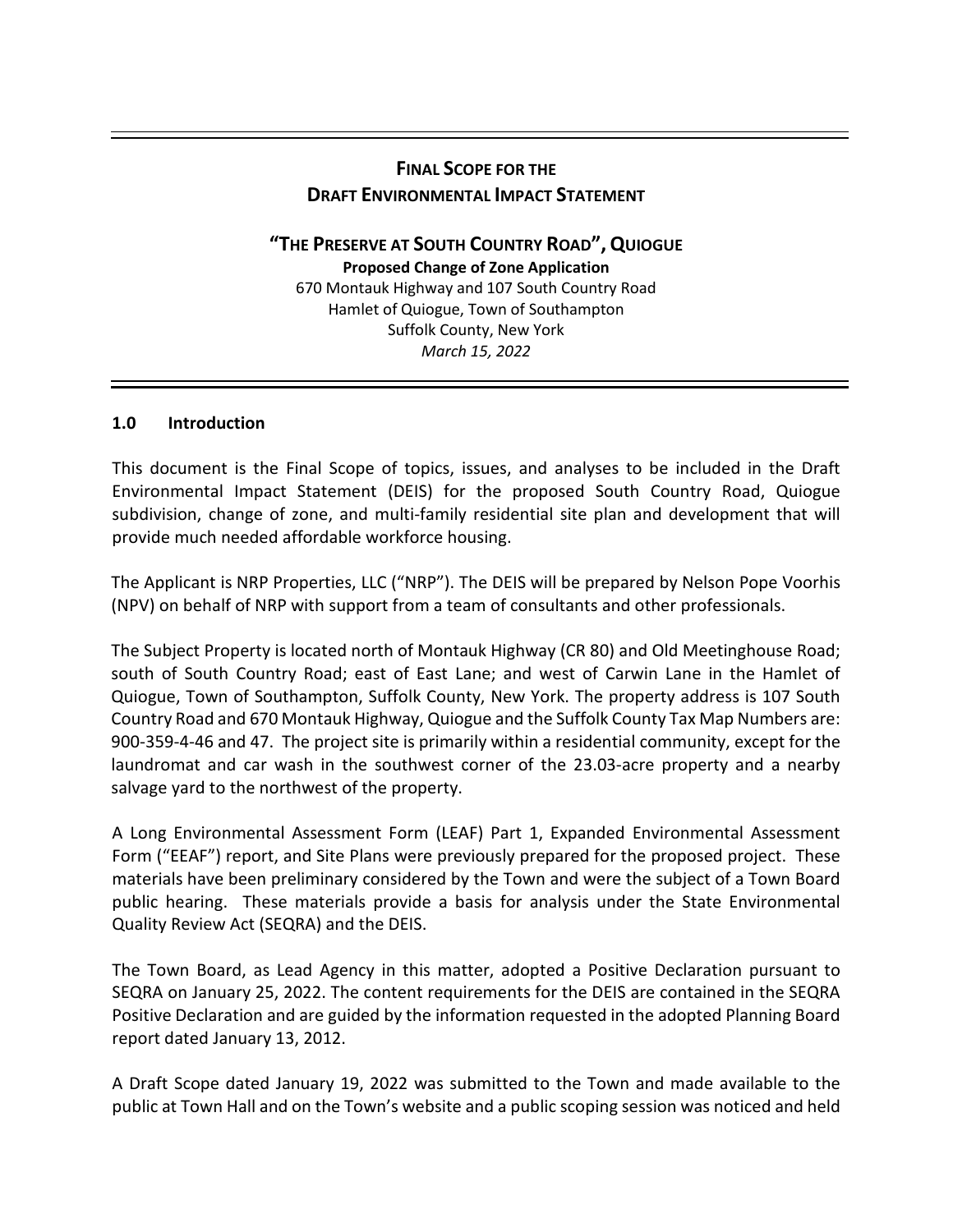by the Town Board on February 22, 2022 to request input on the necessary scope and content of the DEIS. Several members of the community were provided comments and the Town Board closed the public scoping session and provided a 10-day written comment period for additional comments. A meeting was also held between the Applicant and their representatives and the CAC-West civic association on March 10, 2022 to present the project to this group and receive additional input.

Information contained in this Final Scope has been prepared in conformance with the SEQRA requirements established under Title 6, New York Code of Rules & Regulations 6 NYCRR Part 617, Section 617.8 of the implementing regulations. The DEIS and SEQRA process are intended to provide a comprehensive framework and input for the decision-making process of involved agencies and assist in the preparation of findings and final decisions on respective permits and approvals. The DEIS must be concise but thorough, well documented, accurate and consistent. Figures, tables, and supplementary reports will be presented in support of the discussions and analyses contained in the document. Technical information will be summarized in the body of the DEIS and attached in their entirety in an appendix along with project plans.

### **2.0 Brief Description of the Proposed Action**

The Proposed Action involves the:

- subdivision of the 23.03-acre property into two lots (17.33± acres and 5.7± acres);
- a change of zone from CR-40 to Multifamily Planned Residential Development ("MFPRD") on the larger of the two lots; and
- construction of a 104-unit residential community at 6 units per acre, all of which will be rented at Town/HUD Fair Market Rent affordability requirements.

Forty of the proposed dwelling units are proposed as one-bedroom, 48 are proposed twobedroom, and 16 are proposed as three-bedroom units. The mix of unit sizes and types are requested by the applicant in order to provide opportunities for households of various sizes, needs and incomes. The apartments are proposed to be distributed among eight detached twostory buildings and a community building or clubhouse will also be provided as a social/ recreational amenity for future residents of the development. First floor porch entries and second floor decks will be included. Outdoor recreational facilities will include a walking trail around the outer perimeter of the residential development, a tree-lined east-west pathway between four of the buildings that connects to the perimeter walkway, a network of other sidewalks and crosswalks to serve the buildings and parking areas, a small playground, two amenity outdoor grill areas, and vegetated perimeter buffers including a contiguous block of land in the southeast corner and along east side of the property that will remain naturally vegetated.

The MFPRD development proposal includes a total of 226 parking spaces for its residents including 8 land-banked spaces and 18 Americans with Disabilities Act ("ADA") accessible spaces, and 4 spaces for the leasing office to fully serve the expected diverse needs of this planned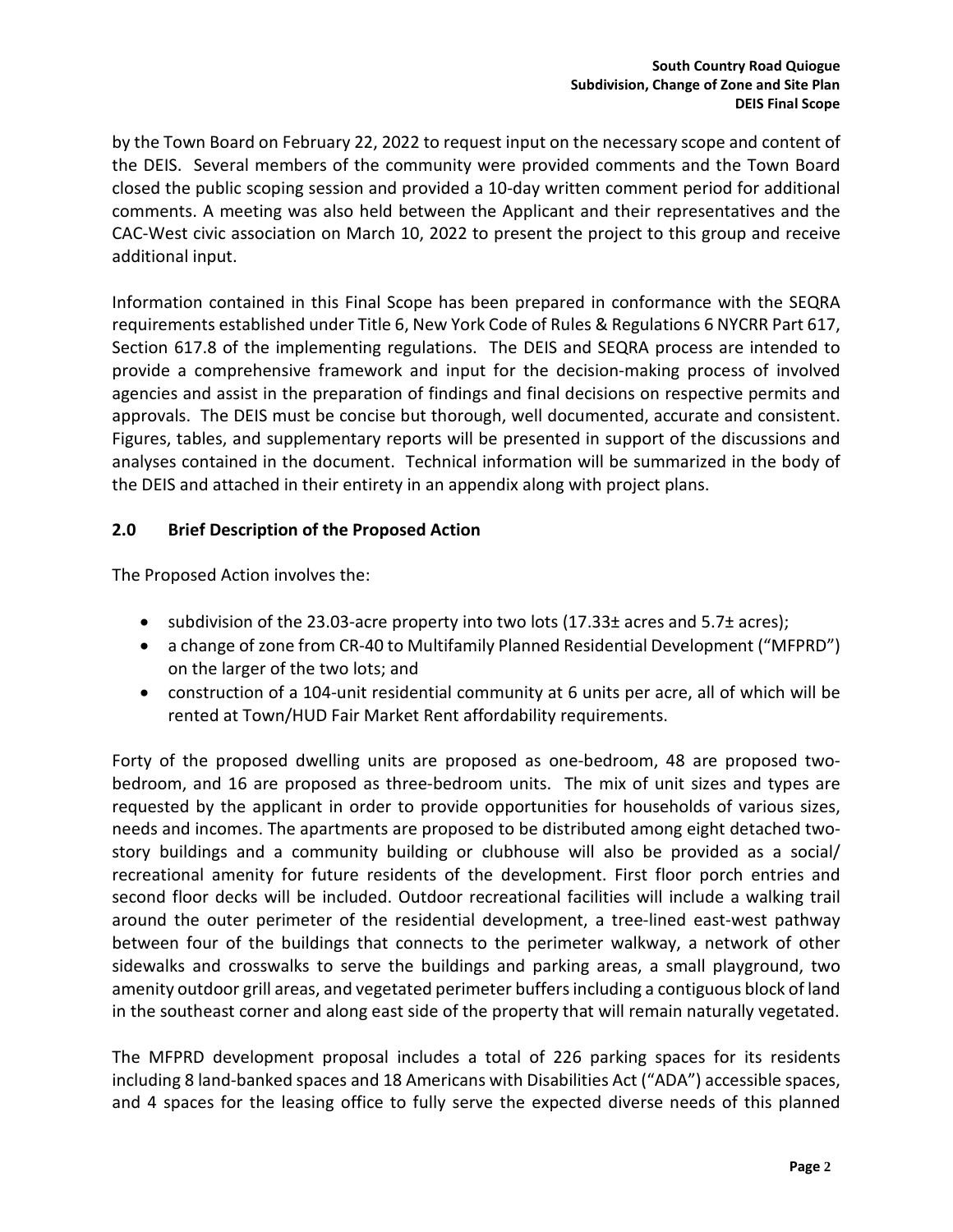community and meet federal, state and local requirements. Areas around the buildings and parking lots will be landscaped and outdoor lighting will be designed in accordance with the standards outlined in Chapter 330, Article XXIX, "Outdoor Lighting" of the Southampton Town Code. The development will be served by an existing public water main belonging to the Suffolk County Water Authority and is proposed to have an onsite sewage treatment plant (STP) at the southwest corner of the site to serve the proposed residential development and meet Suffolk County Health Department requirements to protect local groundwater resources. The required utilities and services are available to the site. The site plan will include all required drainage facilities to meet the capacity requirements of the requisite design storm and capture and recharge stormwater onsite through a system of catch basins and leaching pools. The development site will be graded, landscaped, and screened, and outdoor lighting will be provided to ensure a safe and secure parking lot and community without causing light-related impacts.

In order to change the zoning and develop the site as proposed, the following permits or approvals are required:

- Town Board Change of Zone Approval and SEQRA Review
- Town Planning Board Subdivision, Site Plan and Stormwater Pollution Prevention Plan ("SWPPP") Approvals
- Town Stormwater Management Officer ("SMO"- Town Engineer) Stormwater Pollution Prevention Plan ("SWPPP")
- Building Inspector Building Permit
- Suffolk County Department of Health Services State Pollution Discharge Elimination System (SPDES) Wastewater Discharge Permit and Public Water Service Connection
- Suffolk County Department of Public Works Access/Curb Cut/Road Work Permit (CR 64)
- Suffolk County Water Authority Public Drinking Water Service Connection
- Suffolk County Planning Commission 239-m Review
- New York State Department of Environmental Conservation State Pollution Discharge Elimination System (SPDES) General Permit for Stormwater Discharges from Construction Activity
- New York State Division of Homes and Community Renewal Affordable Housing Program Approval

# **3.0 Potential Adverse Impacts and Issues for Review**

Potential impacts and topics of review include impacts on land, groundwater, aesthetics, transportation/traffic, energy, human health, consistency with community plans, and consistency with community character. The following is a list of the topics to be addressed in the DEIS based on the Positive Declaration, the adopted Planning Department/Planning Board report, and input from the public during the public participation process.

### **Impact on Land**: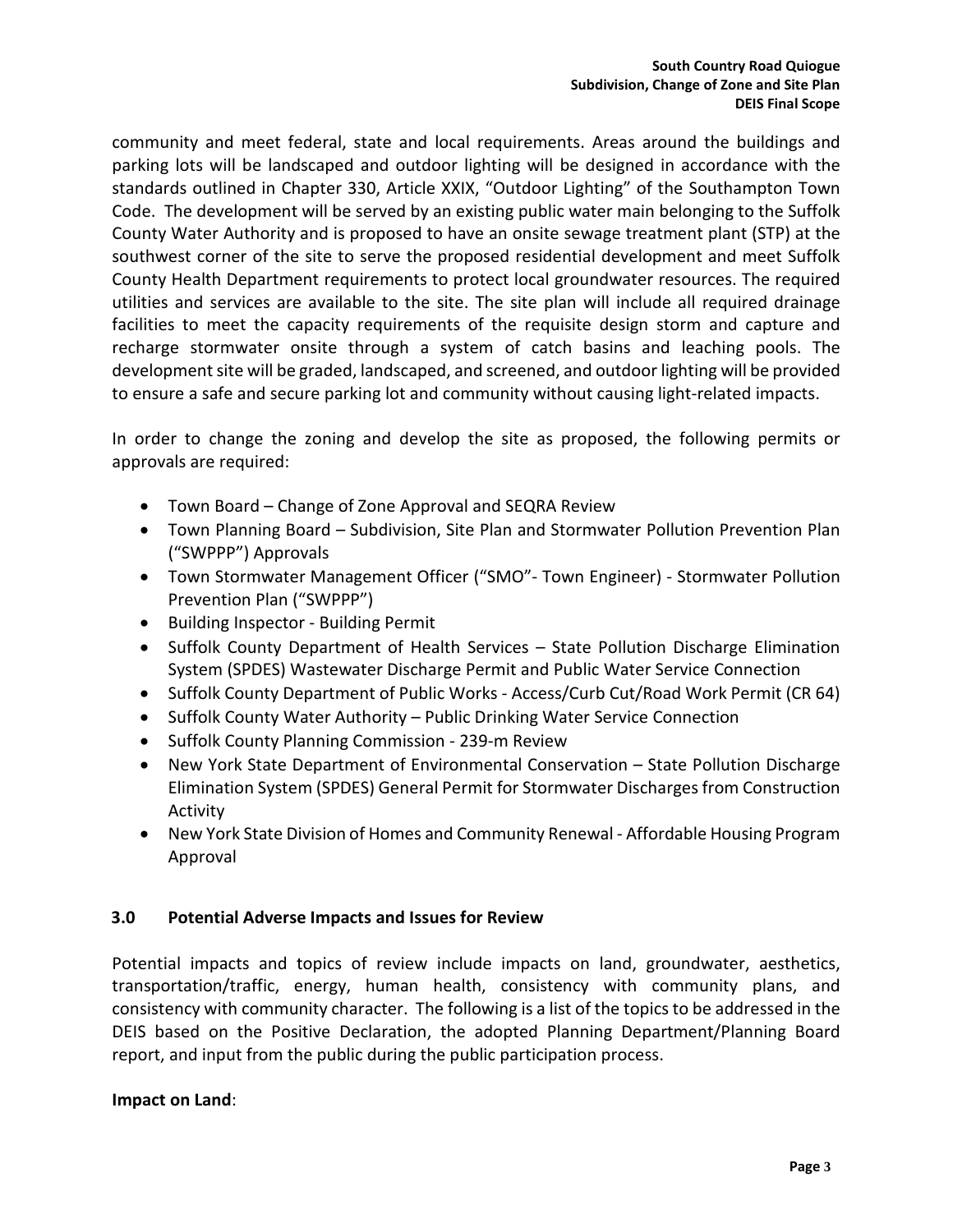- Impact from construction of nine (9) buildings including eight (8) for affordable housing structures and one community building/ clubhouse, and associated infrastructure, including 226 parking spaces.
- Impact of density on the land.
- Impact of providing workforce housing west of the canal versus east of the canal and need to distribute this type of housing in other Southampton communities.
- Impact of anticipated number of people (104 households; 185 bedrooms) on land and secondary effects of introducing this many households in a concentrated area. Discuss the maximum occupancy for each unit type and how will the management company ensure that there is ongoing compliance?
- Impact of clearing of land associated with proposal.
- Impact on soils and associated drainage to be installed. SPDES and SWPPP requirements shall be met.
- What specific sustainability measures are being provided in the development proposal?
- Indicate distance to Hamlet Center and specifically detail how the proposal meets the MFPRD and all other applicable standards enumerated in Chapter 292, Subdivision and Chapter 330, Zoning (Site plan).

### **Impact on Groundwater and Surface Waters**

- Impact of sewage treatment plant.
- Potential impacts from contaminants associated with STP.
- Possibility of STP to accommodate the flow from the adjacent Suffolk Pines Mobile Home Park. Elaborate on whether the Suffolk Pines Mobile Home Park can connect if an agreement were formed? How much flow would it represent? What would the benefit be in terms of local nitrogen inputs? Is this applicant amenable to this type of connectivity?
- Environmental concerns with the existing car wash (Are the existing car wash/laundry facility to be connected to the STP? Would there be an impact on the development from existing dry cleaning operations or existing contamination from the Gabreski Airport?)
- Impact on the existing groundwater wells of SCWA and whether any new wells will be required because of this action. Provide pumpage data for vicinity wells.
- Impact of density on groundwater. What are the travel times to Impaired water bodies? How will the MFPRD ensure that groundwater resources are protected?
- Impact of nitrogen on Quantuck Creek.

### **Impact on Aesthetics**

• Impact of sewage treatment plant and its proximity to the adjacent Suffolk Pines Mobile Home Park.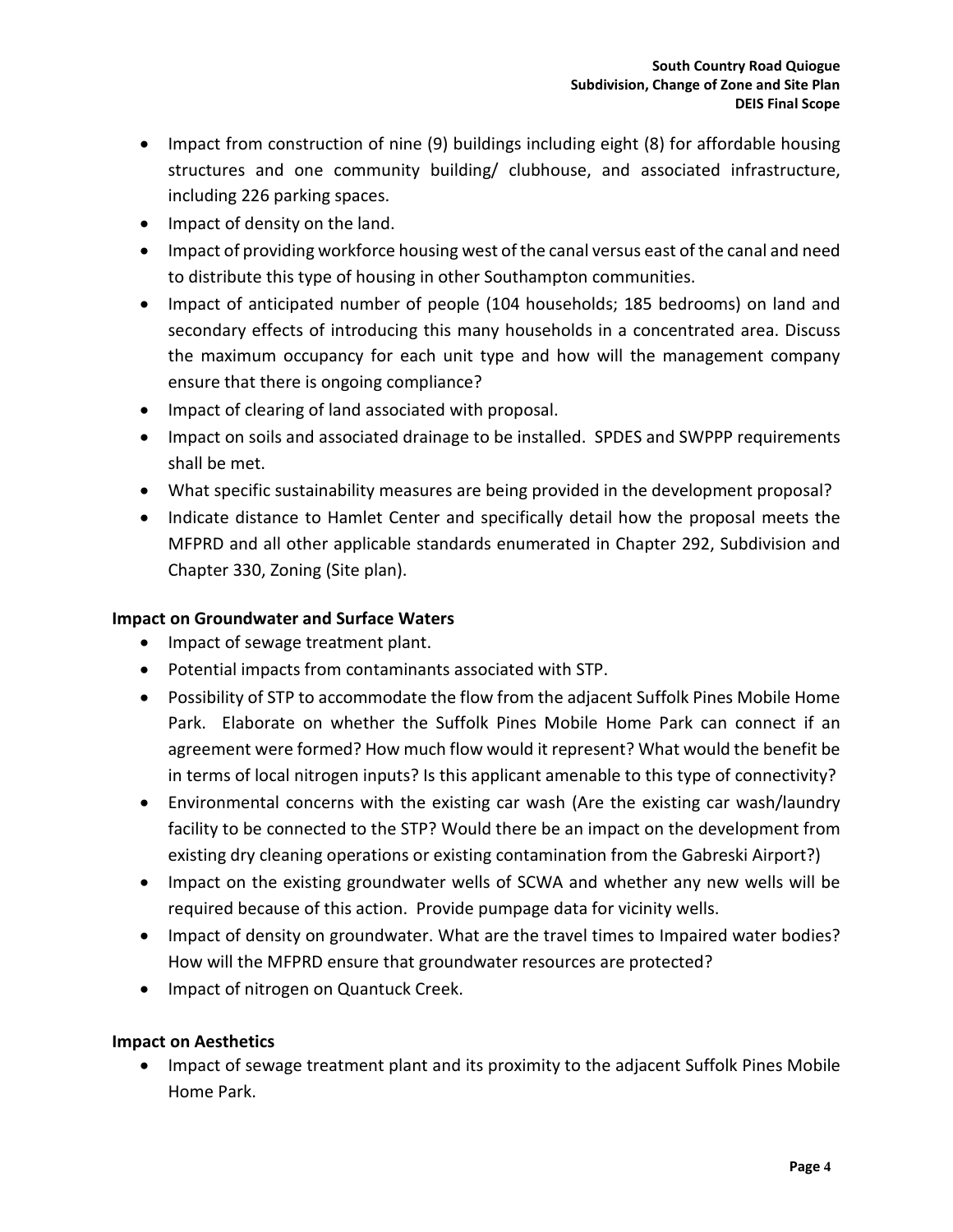- Impact of the multi-family use and whether it is in keeping or contrast with the surrounding community character.
- Impact on the scenic character of this portion of South Country Road and historic character of Montauk Highway where Strebel's is located. Render views from entrance into the site and from Montauk Highway in terms of the historic building and its context.

### **Impact on Transportation**

- Impact of Traffic on nearby roadways, including the country road known as South Country Road. Field investigation and collection shall include peak times (accurate summer season counts and accurate counts during the school season).
- Impact of maximum occupancy on transportation.
- Impact on nearby intersections, including South Country Road/Montauk Highway & Montauk Highway and Old Riverhead Road. Accident data shall be provided.
- Impact on nearby roadways, such as Fairview Avenue, Homestead Avenue and Carwin Lane which may become a cut through to Montauk Highway.
- Sight line issues at South Country Road and Montauk Highway intersection.
- Impact of speeding on South Country Road. Analyze existing signage.
- Impact of one access. Investigate a secondary access onto Montauk Highway, or Carwin Lane. Discuss secondary access for fire/emergency vehicles.
- Impact of increasing the households in the area by 104 household or 16.6% (per Police Department correspondence).
- Secure accurate counts of school age children. Traffic impact from school buses, indicate routes. Indicate distance of site from Schools. Would pedestrian sidewalks or crosswalks be required?
- Discuss impact of Covid on raising/lowering the anticipated traffic impacts.
- Projected traffic increase may exceed capacity of existing road network.

#### **Impact on Energy**

- Impact of additional use of energy associated with the project and impact on existing utilities. How will the apartments be heated and cooled? What is the project's overall impact on energy consumption?
- Provide feasibility for the use of solar and other methods that can be incorporated into the design to mitigate the use of energy and assist in the affordability of the utility costs.

#### **Impact on Human Health**

• Impact of transportation issues on human health.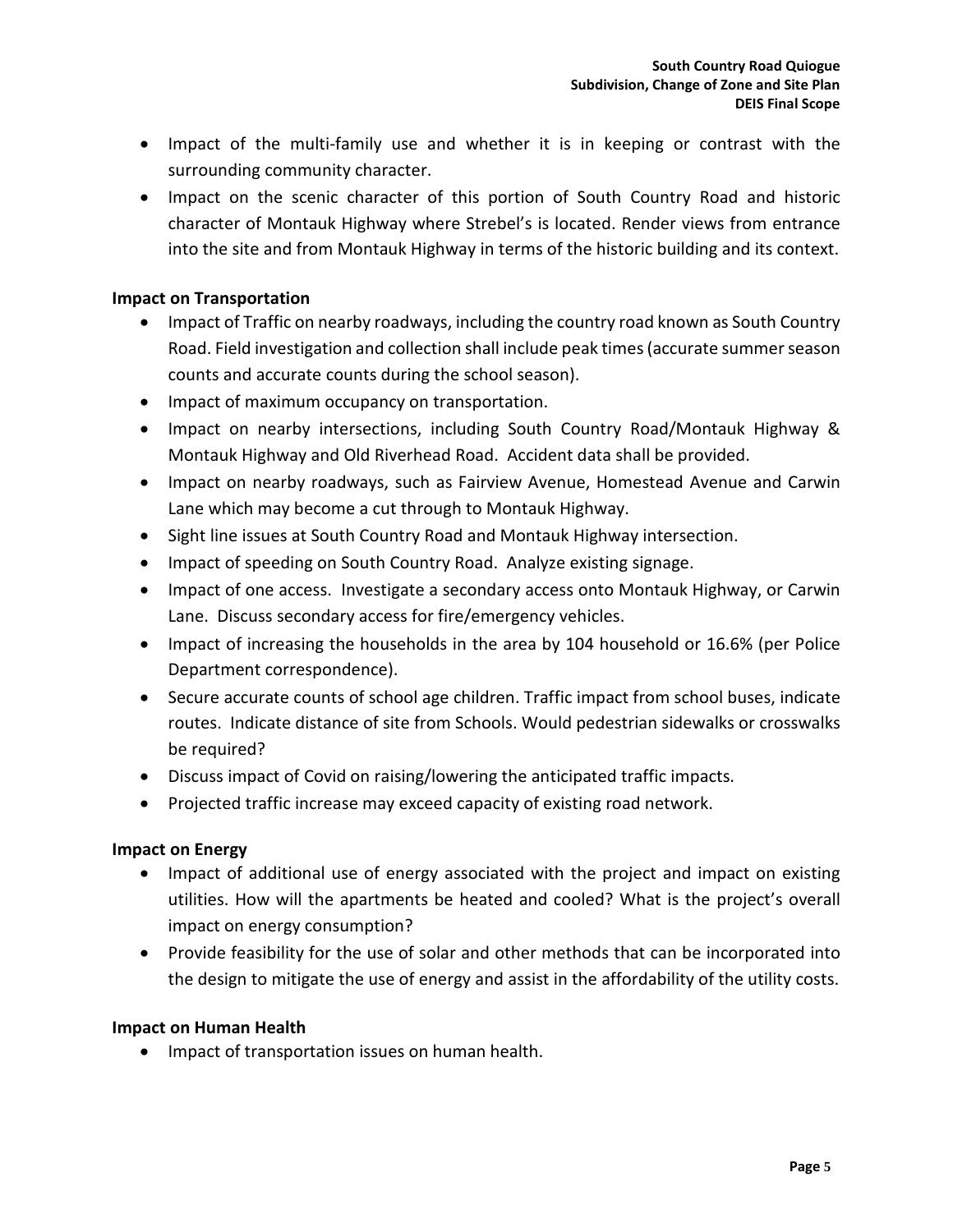- Impact of density/maximum occupancy on the school population. How does the real-time number of school-age students generated at Speonk Commons compare to the Rutgers Projection? Use this factor to provide an upper range for potential students.
- Impact of stress on Community Services including Police protection, Fire protection and Ambulance services from increased density.
- Impact of laundromat and contamination from the Gabreski Airport on future residents.

# **Consistency with Community Plans**

- Project inconsistent with the 1999 Comprehensive Plan Update as this area was recommended to remain as low density residential. Alternative in the form of an as of right yield subdivision shall be included.
- Affordable housing goal is to be located in and adjacent to Hamlet centers and this site is not located adjacent to any Hamlet centers or adjacent Villages.
- Affordable housing goal of equitably dispersing affordable housing in all parts of the town. Future affordable housing shall be proposed east of the canal. The site is immediately adjacent to another Town affordable housing project and is also adjacent to a pre-existing non-conforming high-density development (Suffolk Pines Mobile Home Park).
- Numerical counts and ratios of affordable housing historically approved in the Town of Southampton, western portion of the Town vs. the eastern portion of the Town. Identify the burden on the western districts.
- Impact of additional school age children on the Westhampton school district and the other school districts who may provide services who pays tuition or provides additional services (i.e., BOCES, etc.). Verify number of anticipated school age children.
- Impact on local library.
- Multi-family planned residential development zone is proposed and shall meet the standards under Article IV Multi-Family Planned Residential Development District of the Town Code.
- Address any inconsistencies with sustainability goals contained in the Sustainability Plan.
- Discuss hosing eligibility requirements, methodology for selection of who lives in the units, need for proposed number of units, source of grant funding and how it effects eligibility.

# **Consistency with Community Character**

- Entrance of the project along a road with a country character. Use may be in direct contrast with the main low-density character of the area.
- Majority of the development in the area to the north, east and the south is low density residential.
- Impact of a use which is in contrast of the surrounding community character.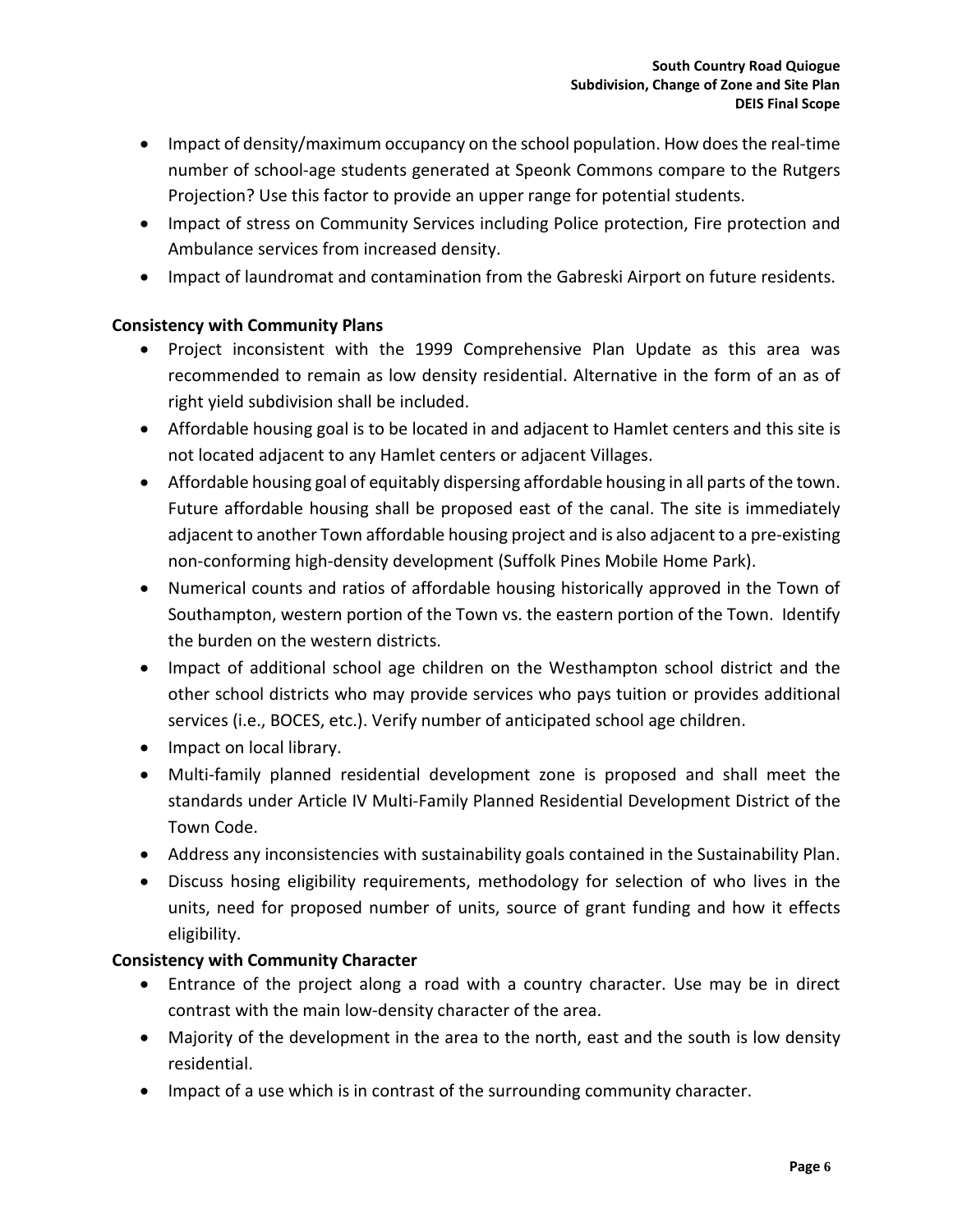• Impact of type of management of property and how it will be maintained.

### **4.0 Organization and Overall Content of the DEIS Document**

The DEIS must conform to the basic content requirements as contained in Title 6, New York Code of Rules & Regulations (6 NYCRR) Part 617.9 (b)(3). The outline of the DEIS will include the following sections:

**COVER COVER SHEET TABLE OF CONTENTS SUMMARY**

#### **1.0 DESCRIPTION OF THE PROPOSED ACTION**

### **1.1 Project Background, Need, Objectives and Benefits**

1.1.1 Project Background *(Provide description of the project, site and current application history. Describe project in the context of other projects on adjacent and nearby sites.)*

1.1.2 Public Need and Town Objectives *(Justify proposed project in terms of Town and community goals)*

1.1.3 Objectives of the Project Sponsor *(Provide discussion of the applicant's goals in pursuing proposed project.)*

1.1.4 Benefits of the Project *(Provide discussion of the benefits to accrue from the proposed project.)*

**1.2 Location** *(Using appropriate mapping and/or tables, describe location of site, in terms adjacent/nearby significant properties, zoning districts, services, tax map numbers, etc.)*

1.2.1 Existing buildings, other site improvements and uses.

1.2.2 Description of any easements, restrictions and/or other conditions that affect the future development and use of both the MFPRD and Strebel's site, including the submission of a full title report.

1.2.3 Description/location of any Critical Environmental Areas in vicinity (*map*)

### **1.3 Proposed Design and Layout**

1.3.1 Overall MFPRD Layout *(Brief description of the site and project layout; note site acreage, density, existing and proposed structures and/or features, access points, traffic circulation, road/ features, services, utilities, site quantities table; describe landscaping, screening, natural areas, community amenities; etc.* 1.3.2 Clearing, Grading & Drainage *(Describe necessary clearing and grading, volumes of soil to be excavated, cut/fill brought to or removed from site, and maximum depths of cut/fill; indicate the portion of site to contain impervious surfaces; describe existing drainage and proposed drainage system, and provide capacity and function information, as necessary)*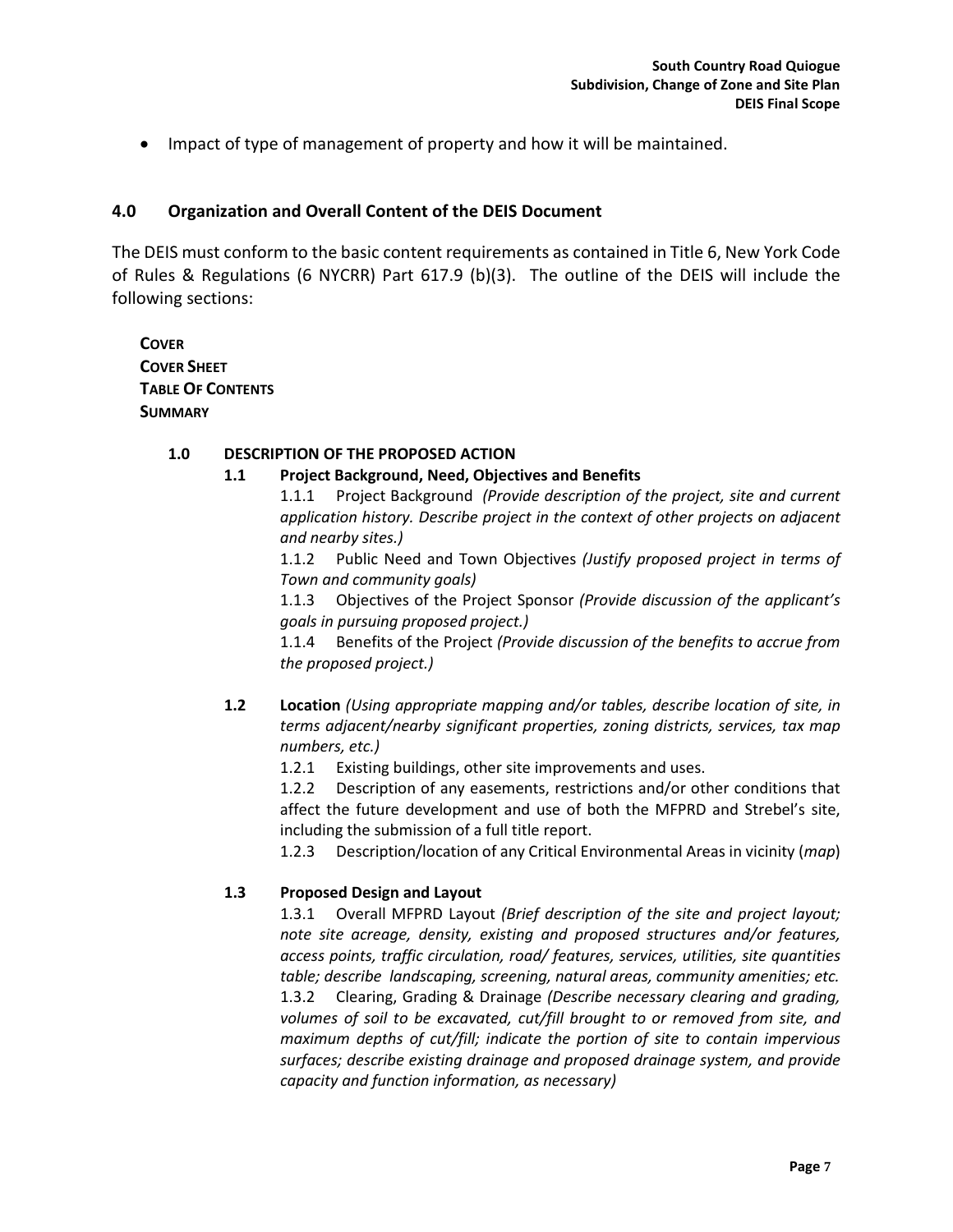1.3.3 Access, Street System and Parking *(Describe/discuss access- vehicular and pedestrian, including any existing or potential trail connections, roadway layout, traffic circulation, conformance to design requirements for fire/emergency access; describe parking design, arrangement, and proximity to alternative transportation options. Include a map of local roadway network.)*

1.3.4 Site Landscaping, Vegetative Screening & Outdoor Lighting *(Provide information on the type, amount and location of landscaping, vegetative buffers, and/or screening necessary and proposed; screening of STP; information on maintenance requirements such as irrigation and fertilization, and any fencing that exists or may be proposed.)*

**1.4 Construction and Operations** *(Discuss construction activities and future onsite operations; vehicle handling, site management and maintenance; stormwater and wastewater management; handling of solid waste, safeguards and permitting; parking areas; hours of operations, delivery routes, etc.)*

1.4.1 Discuss in sufficient detail the maintenance program for grounds and recreational building (*including typical months, days and hours of operation of sprinklers, mowing and leaf blowing equipment, other grounds maintenance and proposed solid waste removal schedule*)

1.4.2 Include description of anticipated phasing (if any) including expected year of project completion. Include graphic illustrating construction sequence. *Discuss construction equipment to be used; quantity, vehicle type and size, days and hours, duration and routing (origin and destination) of construction traffic anticipated on local streets and type of loads to be transported, including measures to be taken to safeguard the public during the construction process*.

**1.5 Permits and Approvals Required** *(Brief discussion of the required permits, reviews and approvals; expected permits/involved agencies.)*

#### **2.0 NATURAL ENVIRONMENTAL RESOURCES**

#### **2.1 Topography**

2.1.1 Existing Topography *(Using appropriate mapping and/or tables, describe current topographic character of site; indicate high and low elevation points, indicate and quantify slopes.)*

2.1.2 Anticipated Impacts*(Discuss changes in topography of site due to grading and fill program; discuss if site is balanced or if there is import or export of material based on calculations by project engineer and describe impacts; discuss potential impacts from topographic alteration; describe dust, erosion and sedimentation control measures incorporated into the project; discuss need for Stormwater Pollution Protection Plan (SWPPP) and SPDES General Permit for Stormwater Discharges from Construction Activity.)*

2.1.3 Proposed Mitigation

#### **2.2 Soils**

2.2.1 Existing Conditions *(Using appropriate mapping and/or tables, describe surface soils found on-site based on the Suffolk, County Soil Survey and soil borings and prepared Geotechnical Report; discuss characteristics and limitations/ constraints of each soil which may have an effect on project; quantify coverage of*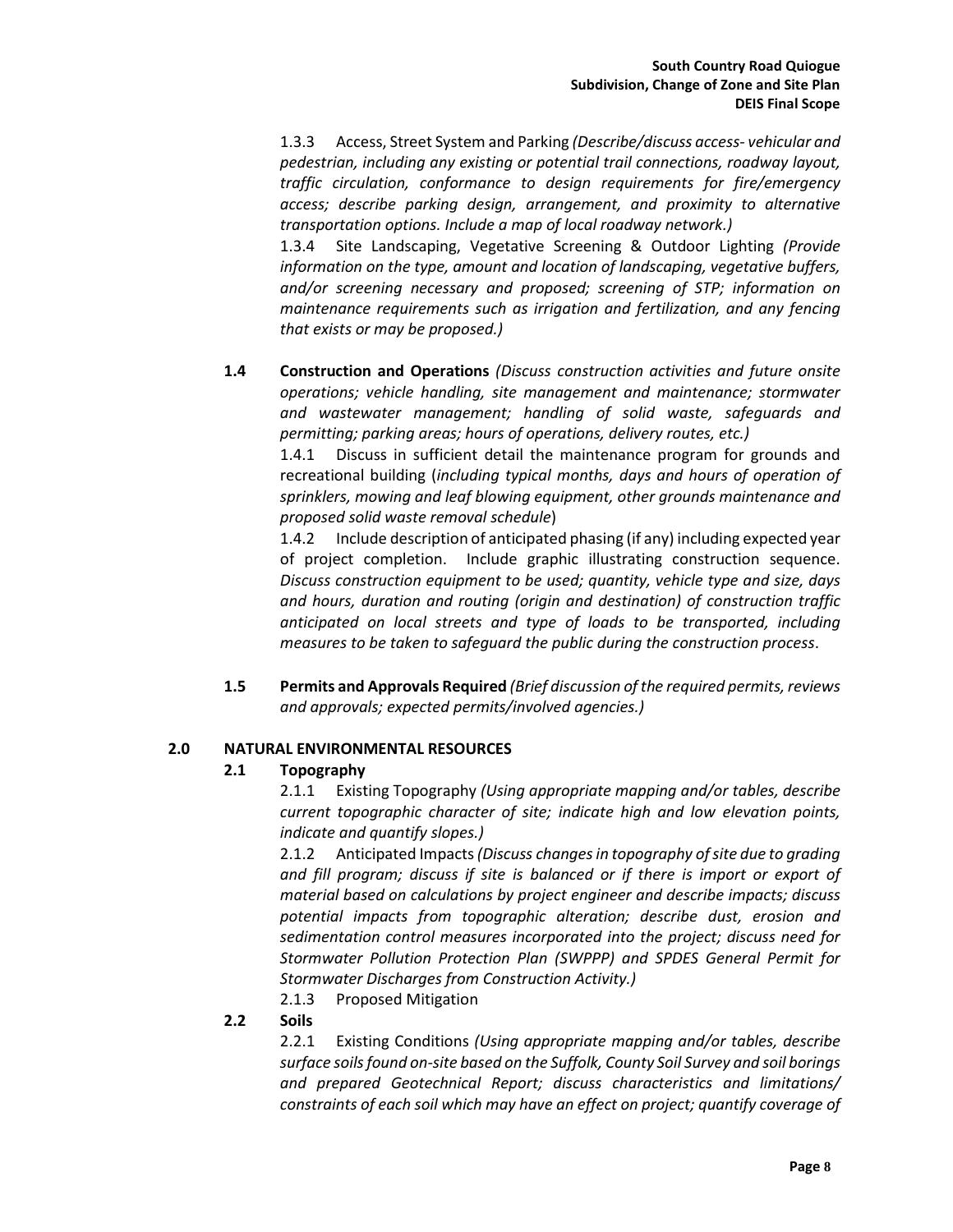*each soil; discuss prior Phase I and II Environmental Site Assessments; include said assessments in appendices)*

2.2.2 Anticipated Impacts (*Discuss details of the proposed grading program; evaluate soil constraints; consider conclusions and recommendations of prior Geotechnical Report and Phase I and II ESAs; discuss results of soil, groundwater and vapor sampling; discuss any potential impacts from the laundromat operation and contamination from Gabreski Airport on the development; discuss dust, erosion and sedimentation.)*

2.2.3 Proposed Mitigation and corrective measures necessary to overcome any soil limitations inclusive of the need for vapor barriers.

#### **2.3 Water Resources**

2.3.1 Existing Conditions *(Using mapping, narrative and/or tables and quantitative methods where possible, identify any onsite or adjacent surface waters or wetlands; review NYSDEC and USF&WS wetlands maps; conduct analysis of runoff volumes, current surface and groundwater quality, quantity, elevation (depth to water table) and flow direction, known localized groundwater contamination, proximity to public supply wells and groundwater contributing areas, water quality monitoring results for public wells; review SWAPs.)*

2.3.2 Anticipated Impacts *(Using quantitative and qualitative methods, discuss potential for impact from project and development density to groundwater resources. Describe anticipated water demand and availability both for potable consumption and irrigation purposes, location of public wells, and groundwater characteristics in consideration of STP and on-site stormwater management; address both groundwater quantity and quality; prepare nitrogen budget analysis; identify any impacts to wetlands and surface waters; address overall and specific potential sources of pollutants and potential impacts; include consideration of nitrogen, pharmaceuticals, personal care products, PFOA, PFOS and 1,4 Dioxane.)*

*2.3.3* Consider cumulative impacts of other developments proposed or planned in the immediate vicinity of the subject site.

2.3.4 Proposed Mitigation

#### **2.4 Ecology**

2.4.1 Existing Site Conditions *(Describe existing habitat conditions and history based on site inspection and historic aerial photographs; check for any special designations on the site or area using Environmental Resource Mapper and contact NY Natural Heritage Program; identify habitat types and wildlife observed and expected.)*

2.4.2 Anticipated Impacts *(Discuss NY NHP response information; discuss clearing, changes to habitat, retained vegetation and landscaping; discuss any issues involving rare or endangered species if present.)*

2.4.3 Discuss ecology of proposed open space and protections proposed as part of MFPRD

2.4.4 Proposed Mitigation including clearing schedule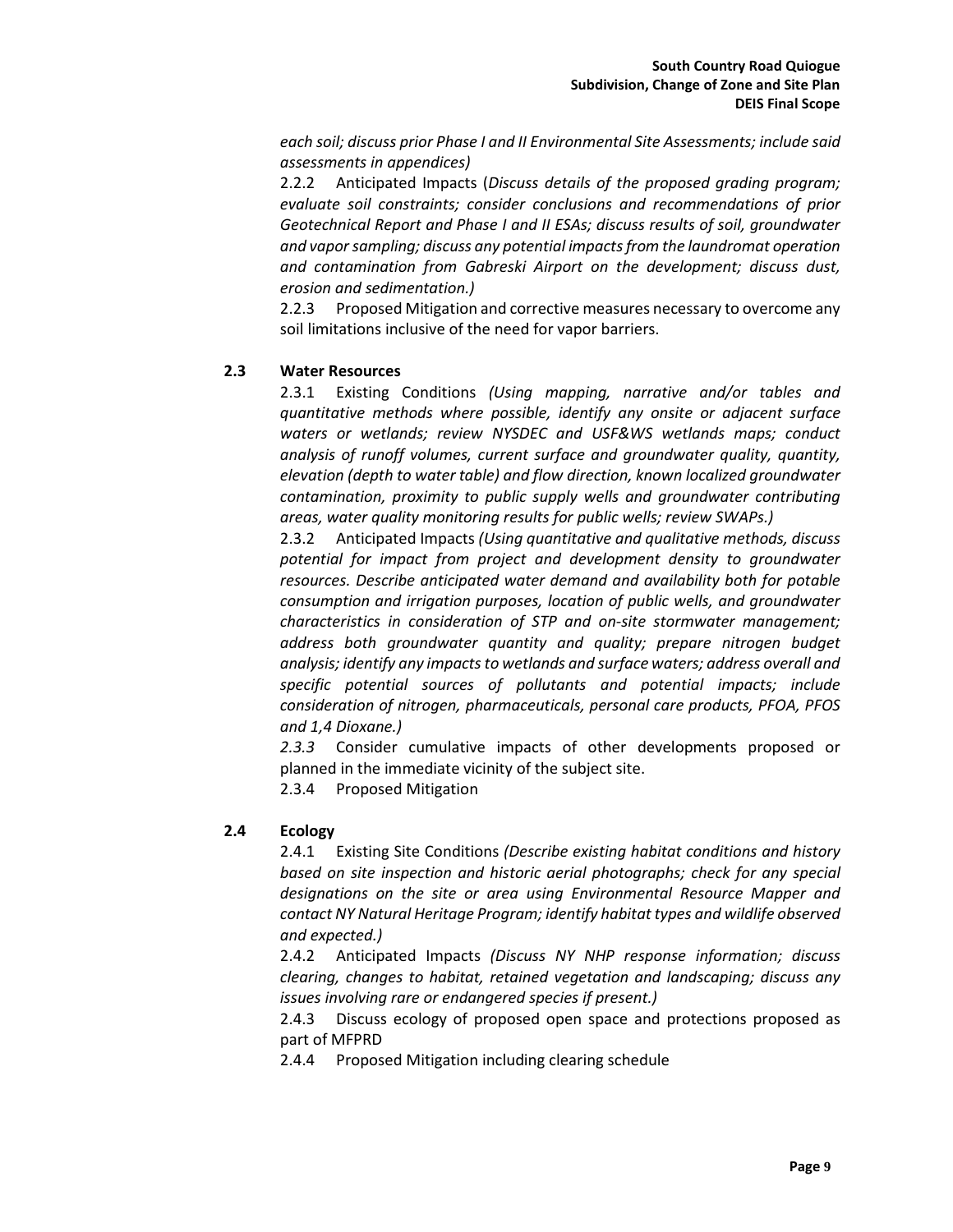#### **3.0 HUMAN ENVIRONMENTAL RESOURCES**

#### **3.1 Land Use, Zoning and Plans**

3.1.1 Existing Conditions *(Using mapping, narrative and/or tables, describe current land use and zoning of site and adjacent properties, and the pattern of land use and zoning in the vicinity; discuss existing zoning and permitted uses.)* 3.1.2 Anticipated Impacts *(Discuss proposed zoning and development; conformance of proposed project to existing or anticipated future land use and*  zoning patterns of site and vicinity; conformance to land use and appropriate land *use plans including 1970 Master Plan, Town Comprehensive Plan Update, and Southampton Sustainability Plan, and other applicable adopted plan recommendations; examine Town Code standards and requirements; assess consistency with affordable housing goals; and need and benefit of project from a land use perspective.)*

3.1.3 Proposed Mitigation

#### **3.2 Community Services**

3.2.1 Existing Conditions *(Describe existing utilities present in scope of project area; contact community service providers, expected to include public schools, police, fire, ambulance, public water, wastewater, electric and natural gas; discuss existing taxing jurisdictions from Economic/Fiscal Analysis.)*

3.2.2 Anticipated Impacts *(Describe changes in utility installations proposed as part of project and assess potential impacts; summarize input from community service providers; estimate number of school age children expected; discuss anticipated tax revenue, distribution and school district impacts from Economic/Fiscal Analysis; address any impacts on other school districts that may be affected; estimate water demand and sewage generation; discuss proposed STP and drinking water connection; emergency access and circulation.)*

3.2.3 Proposed Mitigation

#### **3.3 Transportation**

3.3.1 Existing Conditions *(Describe the existing roadway characteristics including sight distance and nearby intersections; collection of peak time data (accurate summer season counts and counts during the school season; existing traffic patterns; related information as presented in traffic impact study)*

3.3.2 Anticipated Impacts *(Discuss anticipated trip generation, distribution, circulation and any impact on counts from Covid; perform intersection capacity analysis and assess ability of roads to accommodate traffic; truck traffic routes to be used; evaluate adequacy of sight distance of the proposed access; analyze existing signage/speed limits; impacts of school buses; discuss secondary and emergency access; identified other planned projects in the area that may further impact traffic.)*

3.3.3 Comprehensively address all comments provided to the Town by Dunn Engineering Associates in their letter dated January 24, 2022 and update traffic impact study accordingly

3.3.4 Proposed Mitigation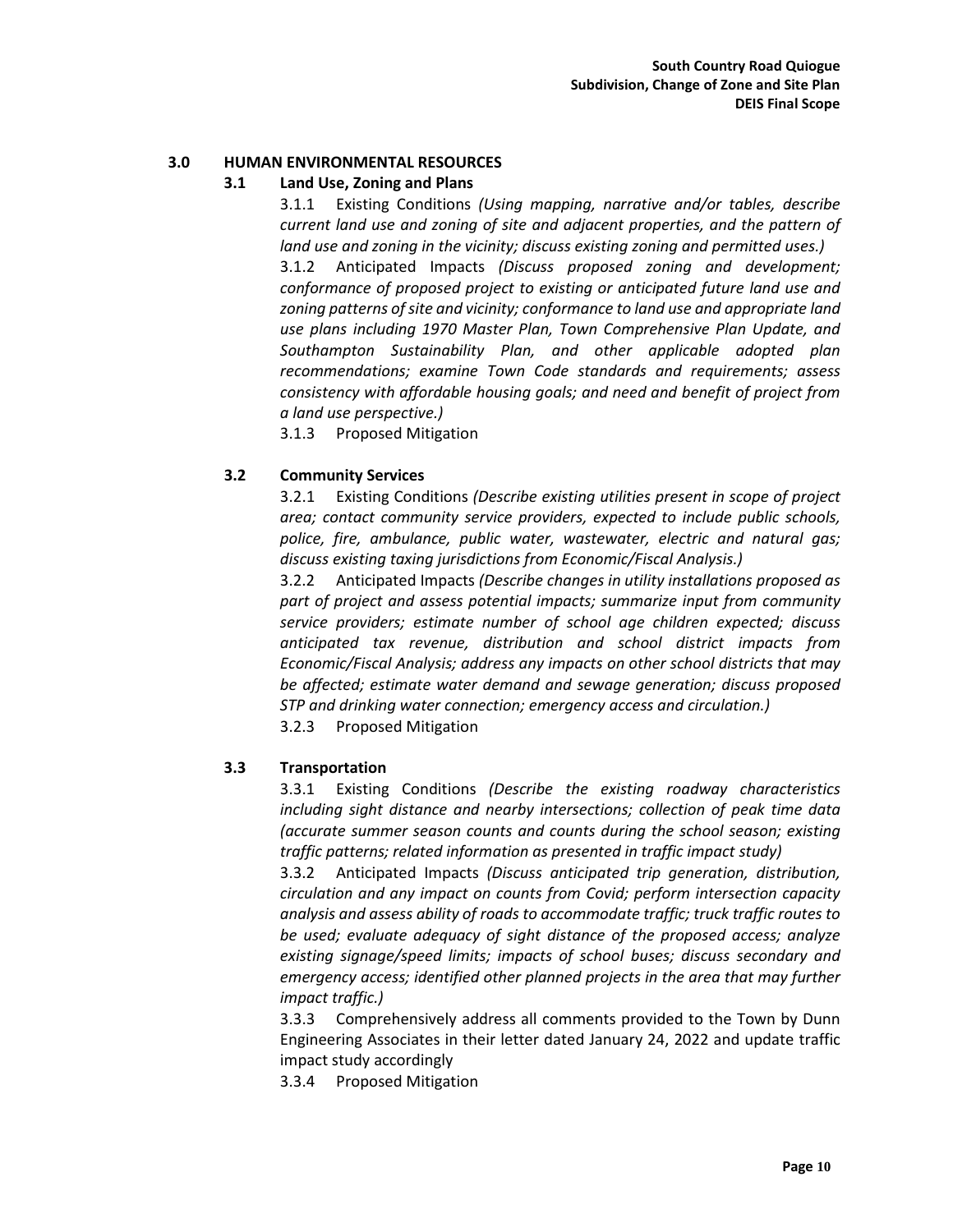### **3.4 Community Character and Visual Resources**

3.4.1 Existing Conditions*(Using mapping, narrative, photographs and graphics, describe the visual community character of the site and area for observers along South Country Road and from any other public vantage points.)*

3.4.2 Anticipated Impacts *(Discuss potential impacts; analyze potential visual or aesthetic impacts and potential change to community character and any impacts on adjoining properties; include visual renderings of development; consider views from scenic road into site access and views from Montauk Highway beyond the historic Strebel's building; discuss outdoor lighting, and any proposed buffers or screening).*

3.4.3 Proposed Mitigation

#### **3.5 Cultural Resources**

3.5.1 Existing Conditions *(Include OPRHP/SHPO site file information. Address future of Strebel's building, listed in AKRF as an historic resource and the landmarking potential of the building)*

- 3.5.2 Anticipated Impacts *(Indicate potential impact based on 3.5.1.)*
- 3.5.3 Proposed Mitigation

### **4.0 OTHER REQUIRED SECTIONS**

- **4.1 Construction Impacts** *(Provide a brief description and analysis of potential impacts to the community associated with the construction process and/or construction activities, such as truck movements, equipment operations, import/ export of soil, etc. Note that these impacts could only occur during the construction period which, is limited in duration by the Town.)*
- **4.2 Cumulative Impacts** *(Describe other pending projects in vicinity, determine potential for impacts due to implementation of proposed project in combination with others and discuss/analyze impacts; discuss impacts of workforce housing projects west of the canal.)*
- **4.3 Adverse Environmental Impacts that Cannot Be Avoided** *(Provide brief listing of those adverse environmental impacts described/discussed previously which are anticipated to occur, which cannot be fully mitigated.)*
- **4.4 Irreversible and Irretrievable Commitment of Resources***(Provide briefdiscussion of those natural and human resources which will be committed to and/or consumed by the proposed project.)*
- **4.5 Effects on the Use and Conservation of Energy Resources** *(Identify energy resources to be used; provide a brief discussion on those aspects of the proposed project which would contribute to an increase in energy as well as potential options for conservation.)*
- **4.6 Growth-Inducing Aspects***(Provide discussion related to how the proposed project may trigger or contribute to future growth in the area. Depict on map how many other parcels are greater than 5 acres within a one-mile radius that are also eligible for MFPRD zoning. Include discussion related to future build-out of Strebel's site.)*

#### **5.0 ALTERNATIVES**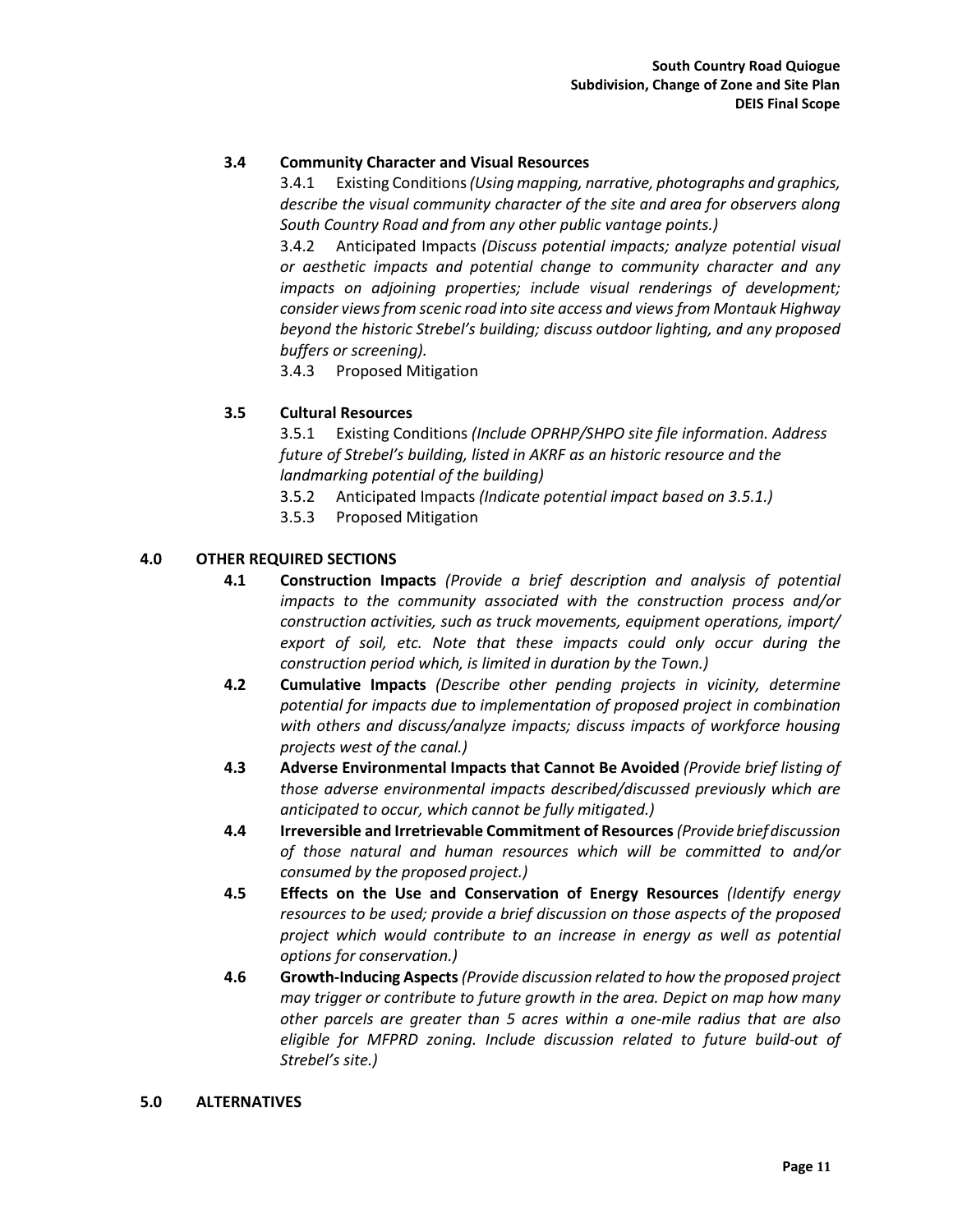- **5.1 Alternative 1: No Action** *(Alternative whereby the site remains in its current condition.)*
- **5.2 Alternative 2 Development under Existing Zoning** *(Alternative whereby the site is developed in accordance with existing zoning, including subdivision layouts compliant with CR40 requirements (standard and cluster plans)*
- **5.3 Alternative Reduced Density Alternative** (*Consideration of a project with a reduced density, including a plan and renderings. Is there an opportunity in the reduced density for the set aside or purchase of open space as a public benefit?*)

### **6.0 REFERENCES**

**FIGURES APPENDICES SITE PLANS**

### **5.0 Extent and Quality of Information Existing and Needed**

As required under SEQRA, the DEIS should include *"a statement and evaluation of potential significant adverse impacts at a level of detail that reflects the severity of the impacts and the reasonable likelihood of their occurrence".* Included in this evaluation will be reasonably related short-term and long-term impacts, with other required sections identified in **Section 6.0** of this scoping document. This section further describes the level of analysis and the type of analysis expected with respect to the key environmental impacts of the project as outlined in the Positive Declaration, written commentary from other agencies, and verbal and written comments from the public. Each major section is followed by a description of the extent and quality of information needed to perform the evaluation of each of the impacted resources.

Information sources for the DEIS include, but are not limited to the following: Soil Survey of Suffolk County, NY; Natural Resources Conservation Service website and database; LIDAR and USGS topographic maps; Suffolk County Groundwater Management Zone Map; Suffolk County Groundwater Contour Map; Town zoning laws, site plan regulations, special permit standards, and other codes as necessary; GIS generated maps; site plans, floor plans, and elevations; SEQRA Environmental Assessment Forms Parts 1, 2 and 3/Determination of Significance and the Town's official SEQRA Positive Declaration for this project; NYSDEC's Environmental Mapper database, Spills and Site Remediation database; Phase I and II Environmental Site Assessments for the site and data on contamination in the general area; Suffolk County Water Authority water district monitoring data; adopted Town comprehensive and other applicable plans; NYS Office of parks Recreation and Historic Preservation's Cultural Resources Information System (CRIS); Suffolk County Sanitary Code; NY Natural Heritage Program survey information; NYSDEC Ecological Communities publication (Edinger *et al.*, 2013); Breeding Bird Survey; Institute of Transportation Engineers ("ITE") publication entitled *Trip Generation*, 10<sup>th</sup> Edition; traffic counts; *Highway Capacity Manual*; Traffic Impact Study for the project; economic and fiscal analysis report for the project; various available published fiscal and economic data; US Census data; Rutgers demographic multipliers; input from consultations with service providers and input from Town